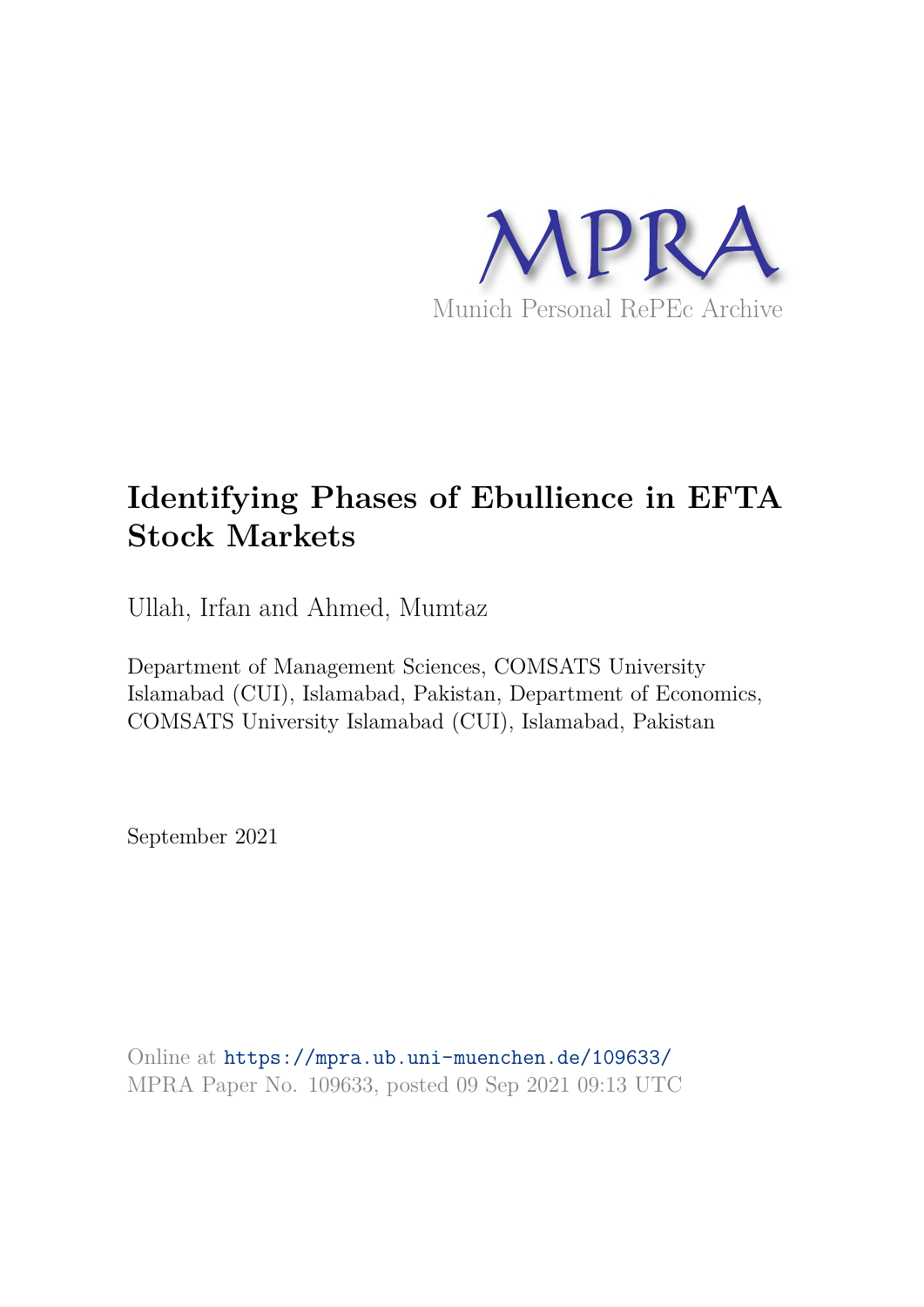# **Identifying Phases of Ebullience in EFTA Stock Markets**

Irfan-Ullah<sup>1</sup>, Mumtaz Ahmed<sup>2</sup>

# **Abstract**

Previous empirical literature supports that stock bubbles have impacts on efficient allocation of wealth. Researchers targeted various economies in the past using various methods to explore bubble phenomenon. This study uses generalized SADF test which is admitted by empirical literature as the most successful technique to explore stock bubbles in three countries included in European Free Trade Association (EFTA) not studied before. This paper takes a lead and tests for the existence of bubbles in monthly end index prices of respective countries based on latest available time series data from January 2001 to September 2019. Based on empirical results, it is concluded that all three countries stock markets experienced multiple bubbles in study period. The case of Iceland is worse where comparatively more fluctuations in stock prices are seen. To avoid occurrence of further stock price bubbles in these countries policy recommendations are provided as well.

**Key words:** Simulation; periodically collapsing bubbles; stock market, generalized supremum ADF

<sup>&</sup>lt;sup>1</sup> Department of Management Sciences, COMSATS University Islamabad (CUI), Islamabad, Pakistan, Email: [irfanullah429@yahoo.com](mailto:irfanullah429@yahoo.com)

<sup>2</sup> **Corresponding Author**, Department of Economics, COMSATS University Islamabad (CUI), Islamabad, Pakistan, Email: [mumtaz.ahmed@comsats.edu.pk](mailto:mumtaz.ahmed@comsats.edu.pk)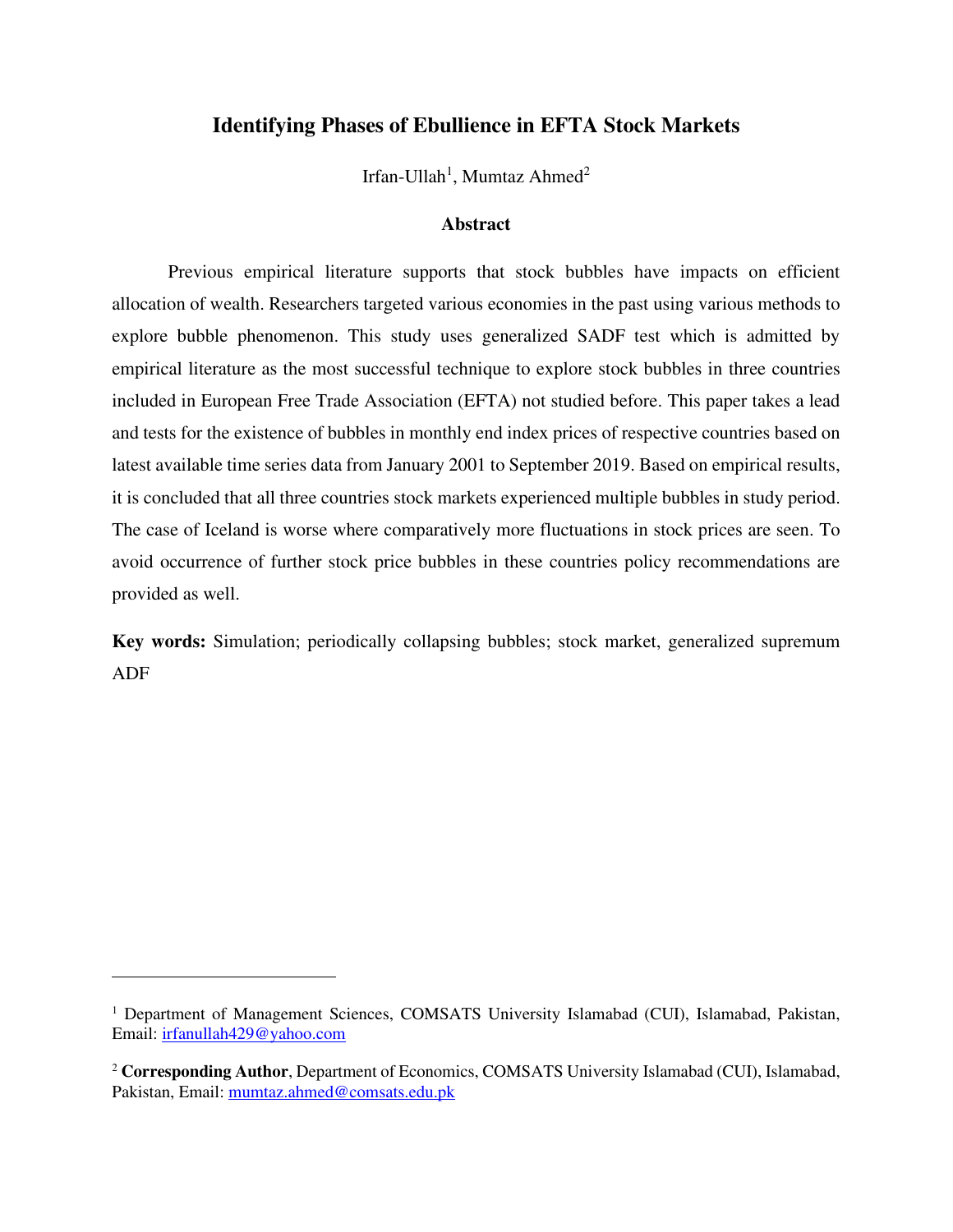# *1. Introduction*

Asset bubble or market bubble is trade in a security at a price which is not justified by fundamentals. Bubble phenomenon is characterized by high fluctuations in security price. Usually, it extends into three phases. In 1<sup>st</sup> phase security starts to trade above intrinsic value. Intrinsic value is actual value of security calculated by asset pricing model (Campbell et al., 1997; Cochrane, 2001). 2<sup>nd</sup> phase involves further fluctuations in market price of security above fundamental value. Such as Shiller (2006) observe that prices of houses do not match with rent and that rent to price ratio of housing sector is gradually decreasing since 1913. In  $3<sup>rd</sup>$  phase bubble bursts when market price becomes equal to or less than fundamental value. Bubbles often take long time to burst and its duration can extend upto months. In other way security may become overpriced and then its price drops down in a moment. For example, empirical results by Yiu et al. (2013) studying Hong Kong residential property market support the notion. One of bubbles explored by them started from October 2007 and ended in April 2008. Conversely some bubbles had same start date and end date such as June 2000, October 2004 and January 2009 etc.

By looking into world economic history, it can be argued that mispricing in securities has been occurring since long. [Tulipmania](https://en.wikipedia.org/wiki/Tulipmania) occurred in Dutch Republic is considered as a first economic bubble when contract prices for tulip bulb started to increase tremendously in 1630. Escalation in price continued for about seven years and then suddenly in 1637 prices dropped down. Similarly, bubbles have been observed in various asset classes**.** The South Sea Bubble occurred in 1720, when stock price of South Sea Company of Britain becomes eightfold only in six months from January to June of year 1720. When it burst in September same year it also goes down other government stocks with them. Most recent study conducted by Vogiazas & Alexiou (2017) provides evidence of property price bubbles in OECD countries. OECD is abbreviated for Organization for Economic Coordination and Development. It is a group of seven countries, Australia, Belgium, Canada, Denmark, Great Britain, Norway and Sweden.

Several studies have focused on financial instability associated with bubbles. IMF (2003) identified 20 cases in 14 countries during 1970-2001 when bubbles bust led to recession. Similarly, Ferguson (2008) and Ahamed (2009) argue that financial crises are often preceded by asset bubble. American subprime mortgage crises (2007, 2009) are no exception. Before crises high inflation was seen in housing sector which were financed by home mortgage loans. Boom in both real estate and credit market was understood by market observers and from time to time they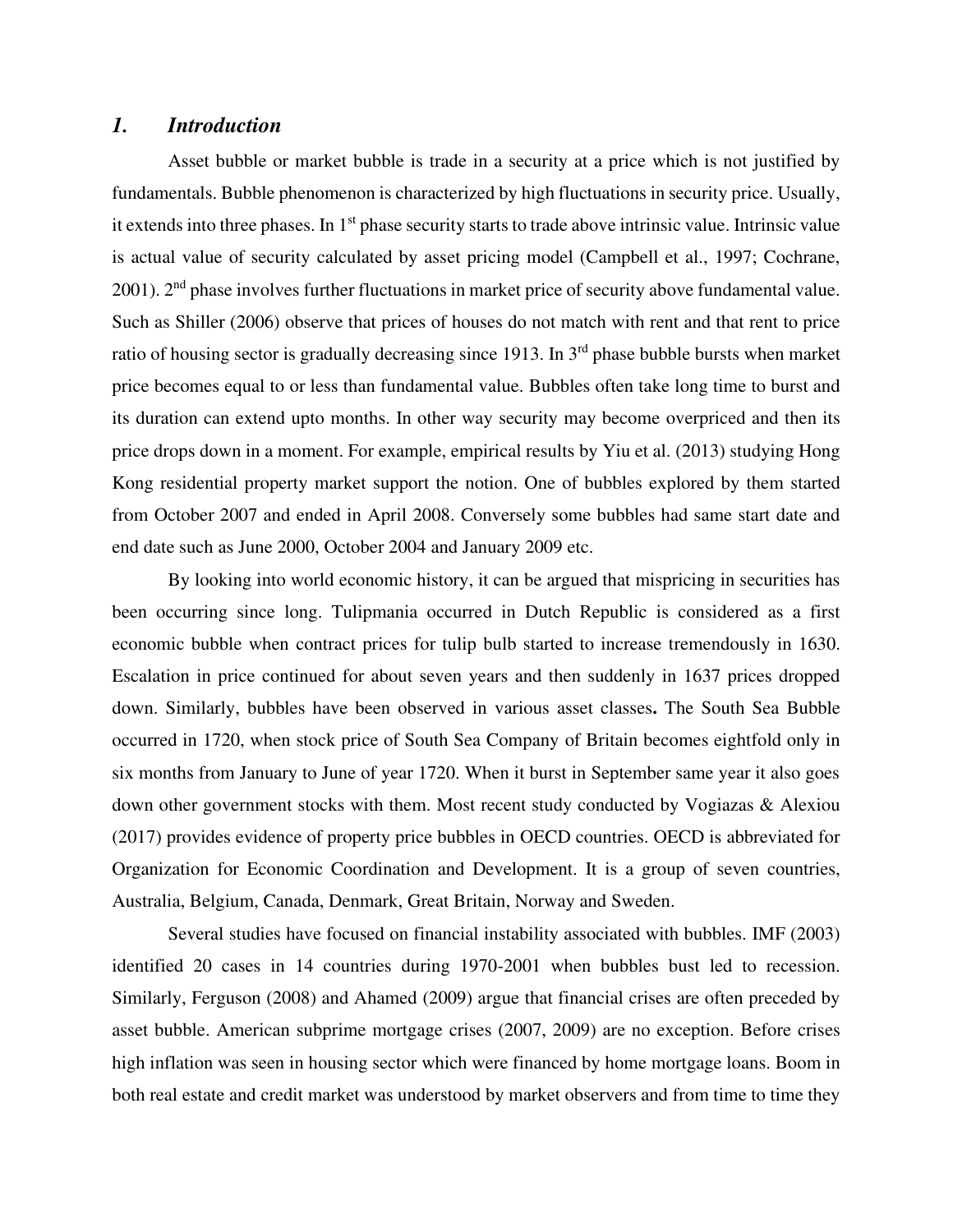show their concerns about mispricing in these markets. Such as Shiller (2005) and Pettifor (2006) document that risk is not properly reflected and priced in both housing and credit market. Similarly Bank of International Settlements expressed in their reports repeatedly that prices in financial markets are not based on fundamentals. However limited attention was given to these news and behavior of investors did not change. As a result, bubble continued to become large and eventually busted. It resulted in huge loss not only for real asset investors, mortgage loan providing banks specifically and American economy generally but also its effect was spread in rest of the world.

Recently, the long sequence of increases in stock prices of American stock market followed by a dramatic price drop in October 1987 and Japan's stock market inflation spanning from 1985 to 1989 have sparked new interest in stock price bubbles. Stock price bubble occurs when share prices deviate from its fundamental value. It is the difference between market price and intrinsic value of stock (Reza, 2010). In rational speculative bubble stock holders know that stocks price exceeds their intrinsic values. In other words, it is bullish market sentiment generated through rational speculation about stocks. Despite having information that shares are overvalued, stockholders continue to invest more and more with the belief that prices will go up further and will not decrease. But continuous increase in share price is unexpectedly followed by downfall.

Using recently developed test—the Generalized Supremum Augmented Dickey Fuller (GSADF) by PSY (2015), the case of multiple bubbles in EFTA countries is explored. The study period includes bubbles of both short and long duration. Period of short bubble is two months which occurred in Norway stocks during May to July 2014. Long bubble is identified in Iceland stocks having 38 months duration. It started in May 2003 and ended in June 2006. Next long bubble is explored in Norway stocks for duration of 37 months extended from November 2004 to December 2007. As stock markets of developing countries are characterized by high price fluctuations, exploring stock market behavior of developed countries such as EFTA would be significant contribution in existing empirical literature. This study will work as a base for academicians doing research in the area. Similarly, regulators in these countries will formulate strategies to reduce occurrence of such bubbles in future.

Organization of paper is as follows: Section II provides brief review of stock exchanges operating in EFTA countries. Section III reviews relevant literature. Section IV describes empirical methodology. Section V presents empirical findings and Part VI elaborates conclusions and policy implications.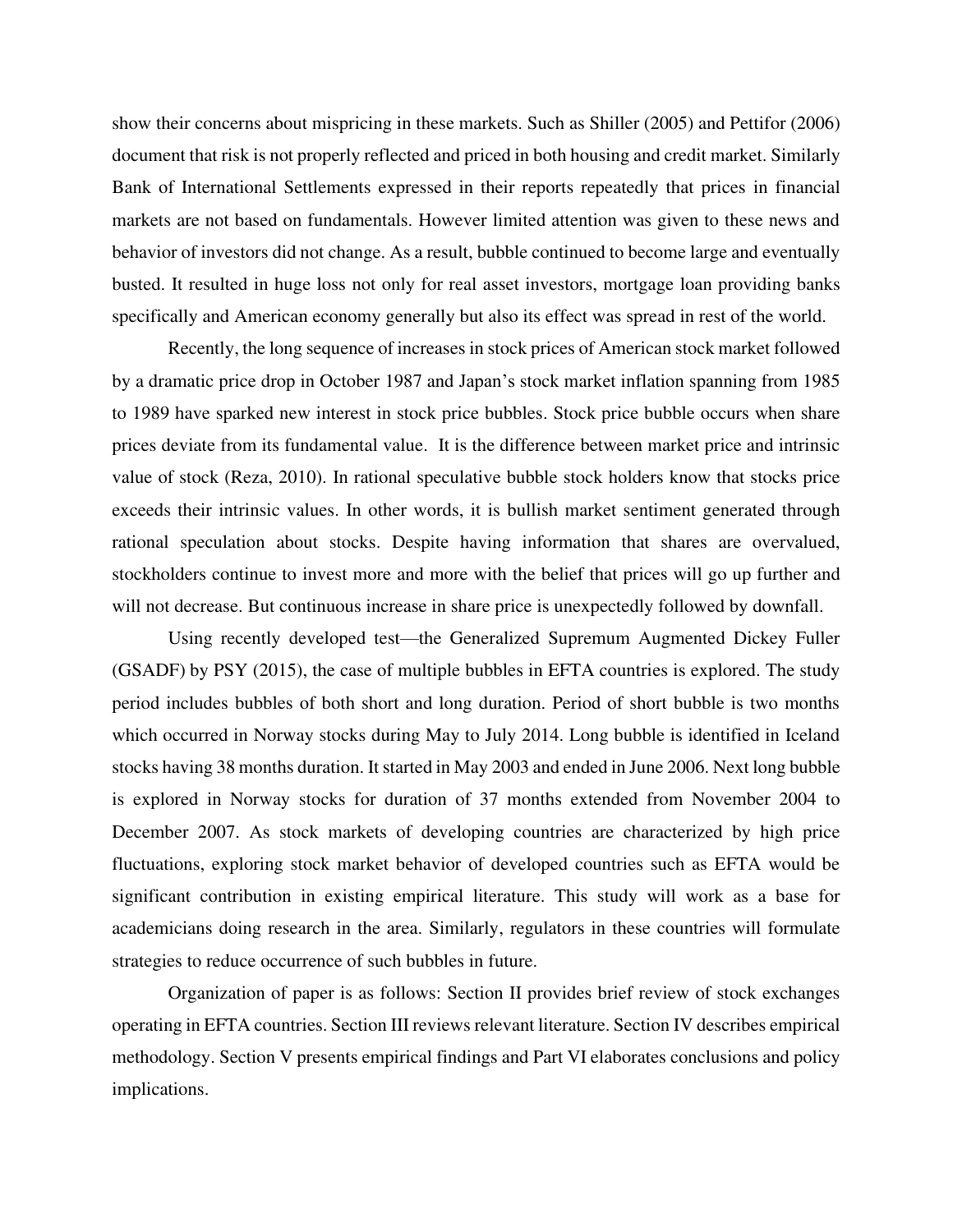# **2. Brief Overview of EFTA Countries Stock Exchanges**

EFTA is an organization of four European states i.e Iceland, Liechtenstein, Norway, and Switzerland developed for promoting free trade among member nations. In order to identify stock bubbles in EFTA countries, stock market indices of respective countries are studied for a period of 19 years from January 2001 upto September 2019. Brief review of stock exchanges operating in these countries and its popular indexes are presented here.

Also known as Nasdaq Iceland, Iceland Stock Exchange was established in 1985. Initially it began trading in 1986 in government bonds whereas exchange started trading in equities in 1990. The OMX Iceland All-Share Price Index used in this study is a major stock market index of Iceland Stock Exchange (ICEX). It is based on variety of financial and non-financial firms such as fishing, retail, transportation, banks and insurance. Oslo stock exchange (OSE) is the main market for trading of shares of Norwegian companies. Although OSE started operations in April 1819 (as Christiania Bors), stocks were beginning to trade from 1 March 1881. Not only domestic but international companies of petroleum and shipping sectors etc are also registered on OSE. The Oslo Bors All Share Index (OSEAX) is included in the study to identify multiple bubbles, if any, in Norway stocks. It consists of all shares traded on OSE. It is a share price index adjusted daily for corporate actions such as dividends or coupon payment and stock split etc. SIX Swiss Exchange is [Switzerland's](https://en.wikipedia.org/wiki/Switzerland) [stock exchange.](https://en.wikipedia.org/wiki/Stock_exchange) Along with shares other securities such as government bonds and derivatives such as stock options are also traded on SIX Swiss Exchange. Switzerland Market Index (SMI) is incorporated in the study to explore multiple bubbles in Switzerland stock market. SMI was introduced for the first time on 30 June 1988. It is made up of 20 largest equities of [Swiss Performance Index](https://en.wikipedia.org/wiki/Swiss_Performance_Index) (SPI) and updated whenever transactions in securities contained in index occur. The securities of SMI collectively represent more than 90 percent of market capitalization and 90 percent trading volume of all Swiss and Liechtenstein equities.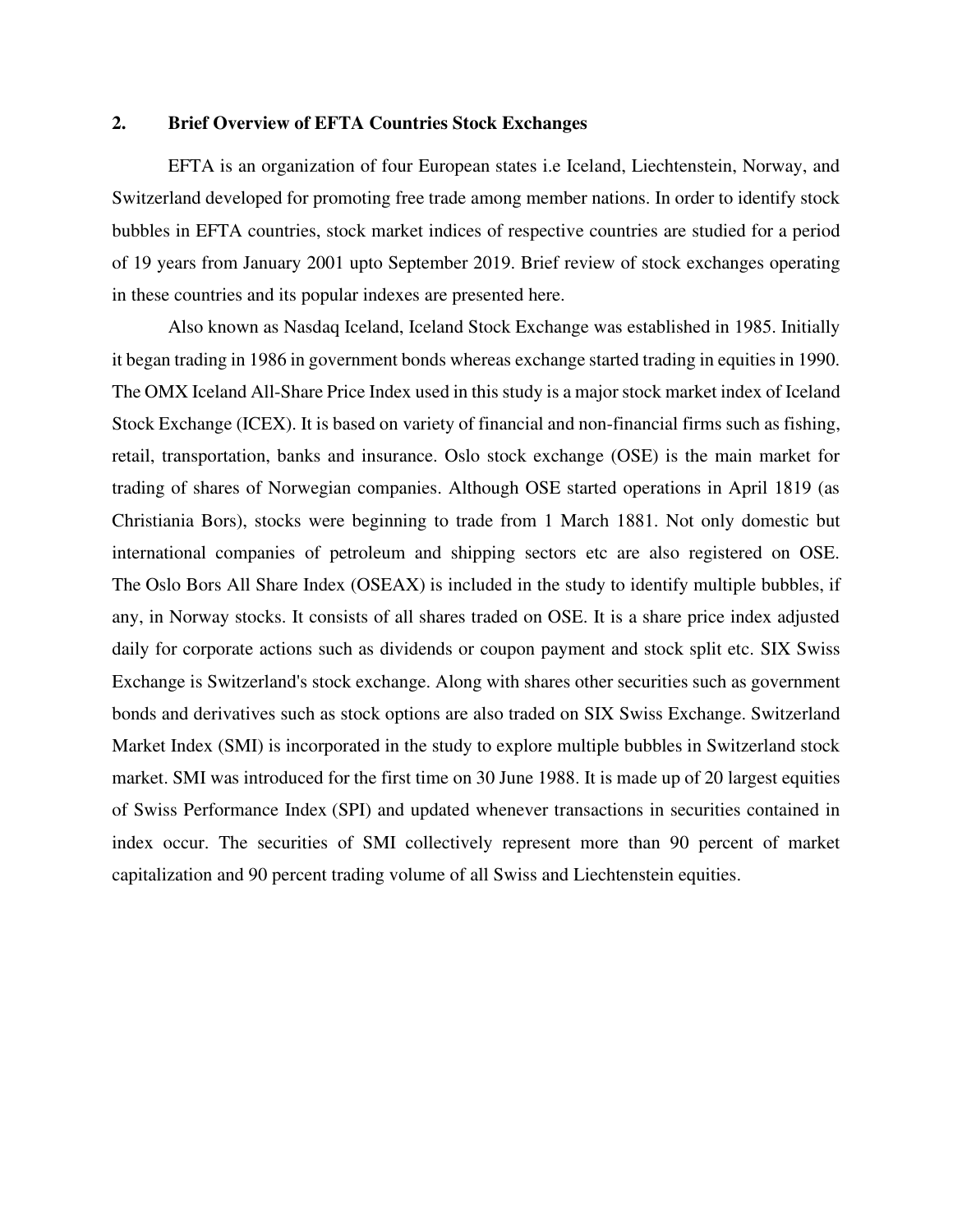# **3. Literature Review**

World economy has seen many ups and downs in asset prices. Most recent is persistent increase in American stocks prices followed by sudden decrease in 1987. Such fluctuation in stock market is one of several puzzles not explained by efficient market hypotheses (Shiller, 1992, pp. 69-130). On the other hand, some researchers argue that use of efficient market models for testing the presence of stock price bubble is important, as it is helpful in investment decision making (Nartea and Cheema 2014). Vast amount of research is devoted to identify these bubbles (e.g. Jahan-Parvar and Waters, 2010; Mokhtar et al., 2006; Cunado et al, 2005; Nasseh and Strauss, 2004; Bohl, and Henke 2003; Crowder and Wohar, 1998; Timmermann, 1995; and Froot and Obstgeld, 1991). Results on bubble identification are however contradictory. For example, using cointegration tests Sarno & Taylor (1999) find rational bubbles in stock market of Malaysia over a period of 10 years from 1988 to 1997. However, in earlier studies by Chan et al. (1998) applying duration dependence test do not find evidence of stock price bubbles in Malaysia during study period extended from 1977 upto 1994.

The tests of identification can be broadly categorized into five groups as under: First category of tests examines excess volatility in actual stock prices. These tests which are initiated by LeRoy and Porter (1981) assuming linearity in time series compare variance of stock's market price with variance of fundamental value of stock. If variance of former is greater than later then it is an indication that speculative bubble is present in stocks. Using both aggregated and disaggregated data on price and earnings of US firms these authors identified volatility in stock prices. Shiller (1993) conducted research on S& P composite stock price index and Modified Dow Jones Industrial Average by applying same method and found volatility in stock prices. Kleidon (1986) is among others who identified stock prices volatility by comparing actual stock price variance with variance of fundamental value of stock.

Second category of tests use bubble premium to identify bubble. These tests were proposed by Hardouvelis (1988). Bubble premium is defined as the extra return expected by investors in the presence of bubbles. Due to this extra return investors decide to stay in the market despite having information that stocks are overvalued and prices will drop. Studying Japanese, American and UK stock markets data for 10 years starting from December 1977 to December 1987, he finds positive and increasing bubble premium which is a sign of speculative bubbles. Rappoport and White (1991) also detected bubble in 1929 American stock market by this method.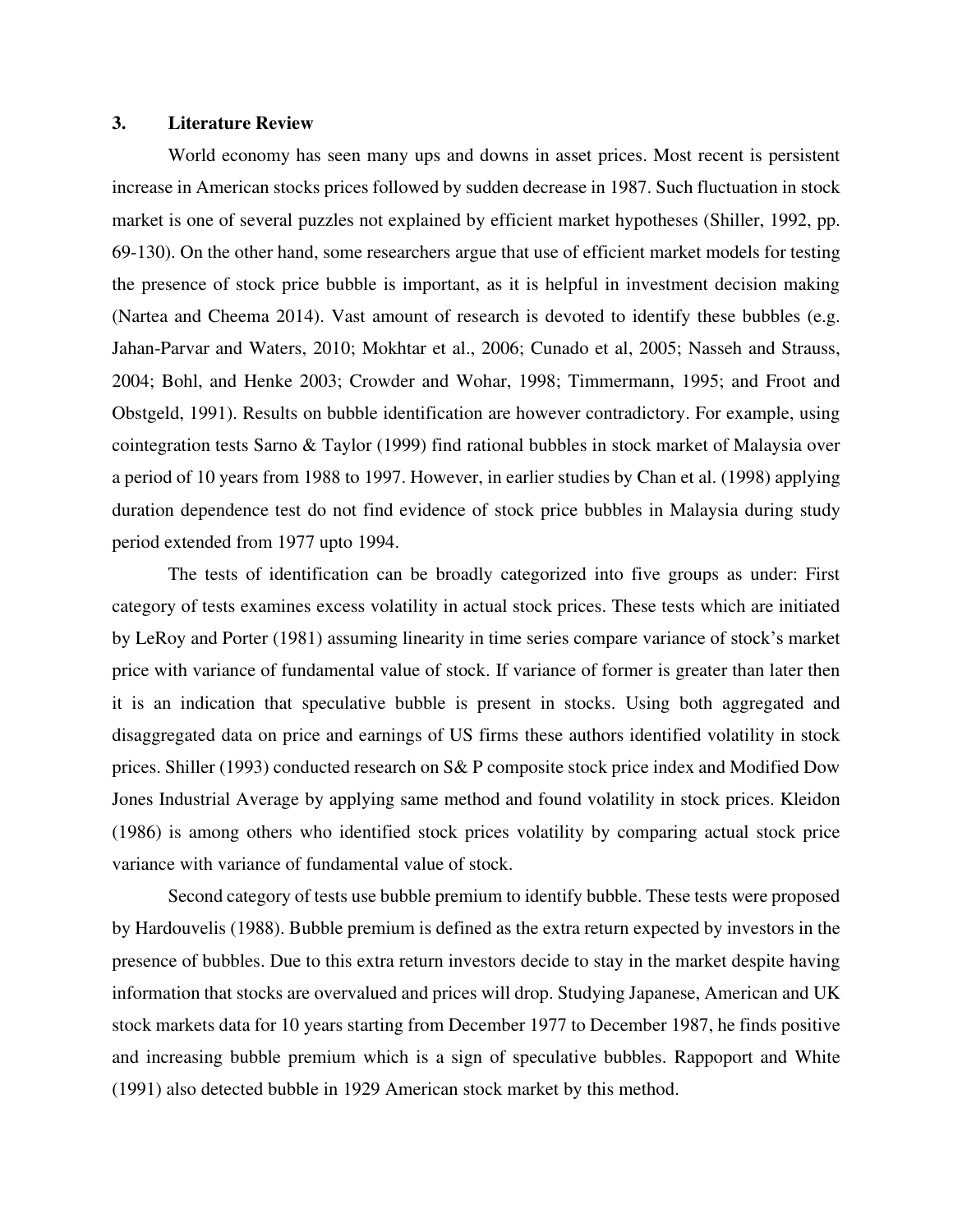Third set of tests for rational speculative bubbles is specification tests introduced by West (1987). In these techniques initially parameters of discounted present value of dividends are estimated through two different ways. Such as firstly through regressing stock return on dividends; and secondly through the Hansen–Sargent prediction formulas. Then two sets of parameters are compared. If difference exists then bubble is present. West identified bubbles through this way in American stock markets using samples, S& P 500 index (1871-1980) and Dow Jones Index (1928- 1978). Dezhbakhsh and Demirguc-Kunt (1990) also tested the existence of stock price bubbles by using methodology of West (1987).

Fourth set of tests examine whether dividend and prices are correlated. Diba and Grossman (1988) detected bubbles in American stock market by applying cointegration test on S& P composite Price Index. These tests basically investigate stationarity property in dividends and stock prices time series. The idea is that if bubbles exist then prices and dividends do not co-move i.e relation between two variables is no longer linear. Sarno and Taylor (1999) using such methodology find evidence consistent with the presence of stock price bubbles in all East Asian economies except Australia where no stock price bubble was identified in period of the study (1988 to 1997). Arshanapalli and Nelson (2008) applying cointegration technique find housing bubble in US in the period 2000-2007.

Fifth group of tests are duration dependence tests. McQueenn and Thorley (1994) detected bubbles in New York Stock Market in period 1927-1991 through this method. As suggested by authors runs of positive abnormal return will be followed by negative returns if bubble is present in asset prices. Mohktar et al. (2006) using the test detected bubbles in Malaysian stock market in pre and post era (1994-1996 and 1999-2003 respectively) of 1997 Asian financial crises. However, Ali et al. (2009) applying same technique in Malaysian context finds no evidence of bubbles over a longer time period (1989-2006). Wang and Wong (2015) detected bubbles in US stock market in period extended from January 1927 to December 2012 by employing duration dependence test on monthly real return. Besides these tests researchers have also used other techniques for bubble identification. Such as using recursive computations Asako and Liu (2013) employ an estimation model to detect bubble. Further, Anderson and Brooks (2014) developed an empirical asset pricing model for bubble detection. If parameter estimates are affected by stock returns, then this is an indication of bubble.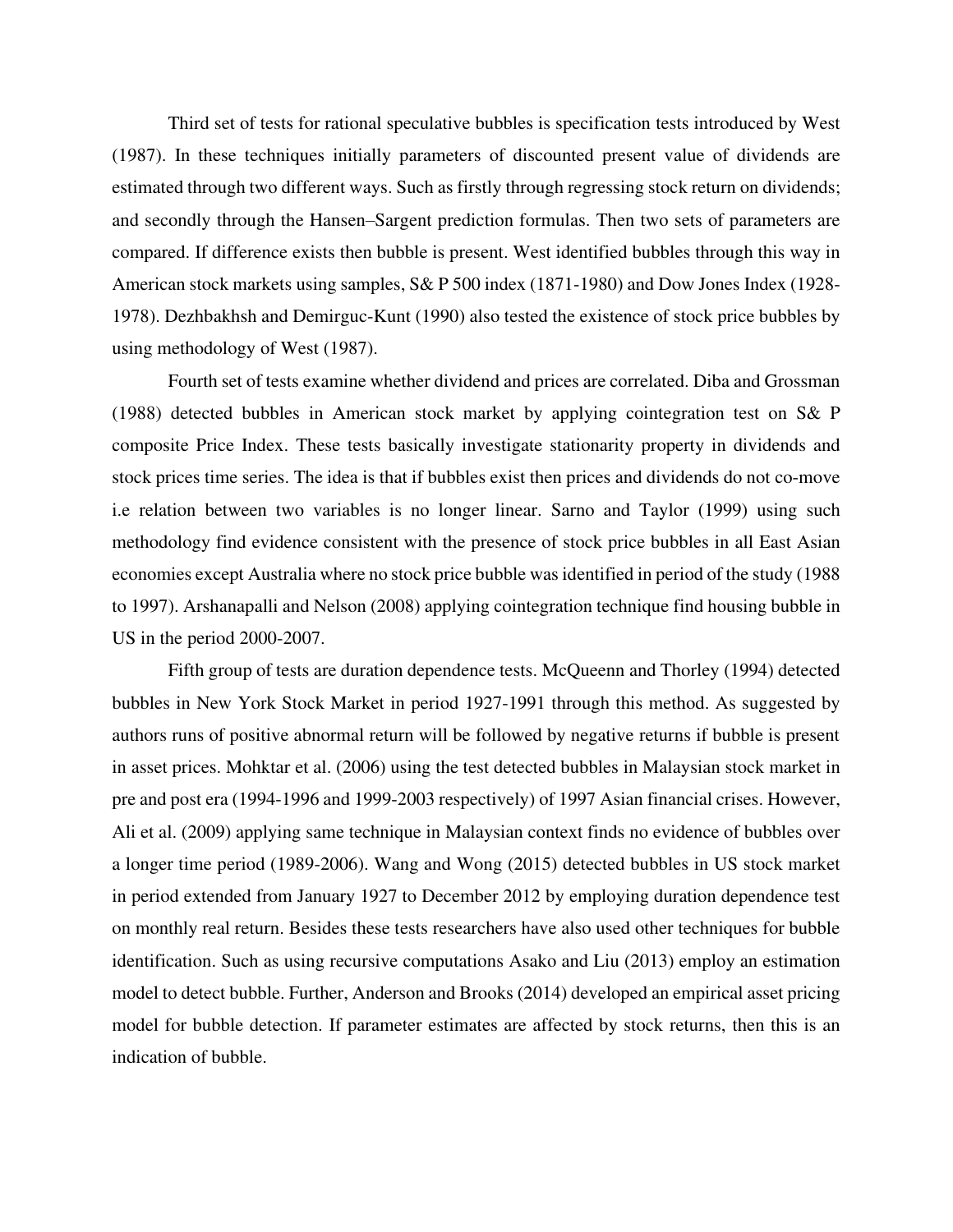#### **4. Econometric Methodology**

Prior to recent techniques, one developed by Dickey & Fuller (1979)—the Augmented Dickey Fuller (ADF) unit root tests were mostly used to test bubble in asset prices. One of the issues raised in ADF test is its inability to detect multiple bubbles in time series (Fatima and Ahmed, 2019). Further researchers explored that bubbles are periodically collapsing and originating. To cope with such circumstances our methodology to explore bubbles is based on the PWY (2011) and PSY (2013). By applying the procedure followed by popular research we become able to explore any bubbles occurred in stock prices clearly showing both date of origination and date of burst of bubble. We regress following model for the purpose:

$$
Y_t = \rho 1 + \rho 2Y_{t-1} + \sum_{k=1}^n \theta_k \Delta Y_{t-k} + \varepsilon_t \tag{1}
$$

In above equation Y denotes index price,  $\rho$ 1 is intercept term,  $\rho$ 2 is coefficient value of first lag of  $Y_t$ ,  $\theta_k$  is coefficient value of  $\Delta Y_{t-k}$ .  $\varepsilon_t$  is error term having zero mean value and constant variance. To detect bubble, we test null hypothesis of  $\rho$ 2 = 1 against right tailed alternative hypothesis of  $\rho$ 2 > 1.

To make understanding easy test procedure is described here. In first step sample data is normalized so that it lies in [0,1] interval. Let  $ADF_{s1,s2}$  and  $\rho2_{s1,s2}$  are two ADF statistics of estimated coefficient of  $Y_{t-1}$  in specified equation (1) of normalized sample [ $s_1, s_2$ ]. Here  $s_1$  and s<sub>2</sub> are initial and last observations of selected sample respectively. Corresponding window size is  $W_s = s_2 - s_1$ . When window size  $W_s = 1$ . It implies that the critical values of RTADF statistic will be different from the usual ADF unit root test. To test already developed null hypothesis, RTADF calculated values are compared with the critical values at 1%, 5% and 10% significance levels. If calculated value is found to be greater than corresponding critical value, then we are justified to reject null hypothesis and presence of explosive bubble in data has been proved.

Based on ADF statistic but advanced one technique for bubble detection is SADF test. The test has fix starting point to select sample of varying window size. As proposed by PSY (2015) the initial window size is selected by  $(0.01 + 1.8 \sqrt{T})$ . In the window size estimation first observation of the sample is placed as a starting point  $S_1$  i.e.  $S_1 = 0$  and the endpoint  $S_2$  is set to minimal window size  $W_s$ . In other words, end point of window  $S_2 = W_s$ . Then regression is run recursively by augmenting the window size  $S_2 \in [S_0, 1]$ , one observation at a time and ADF statistic  $ADF_{s2}$  is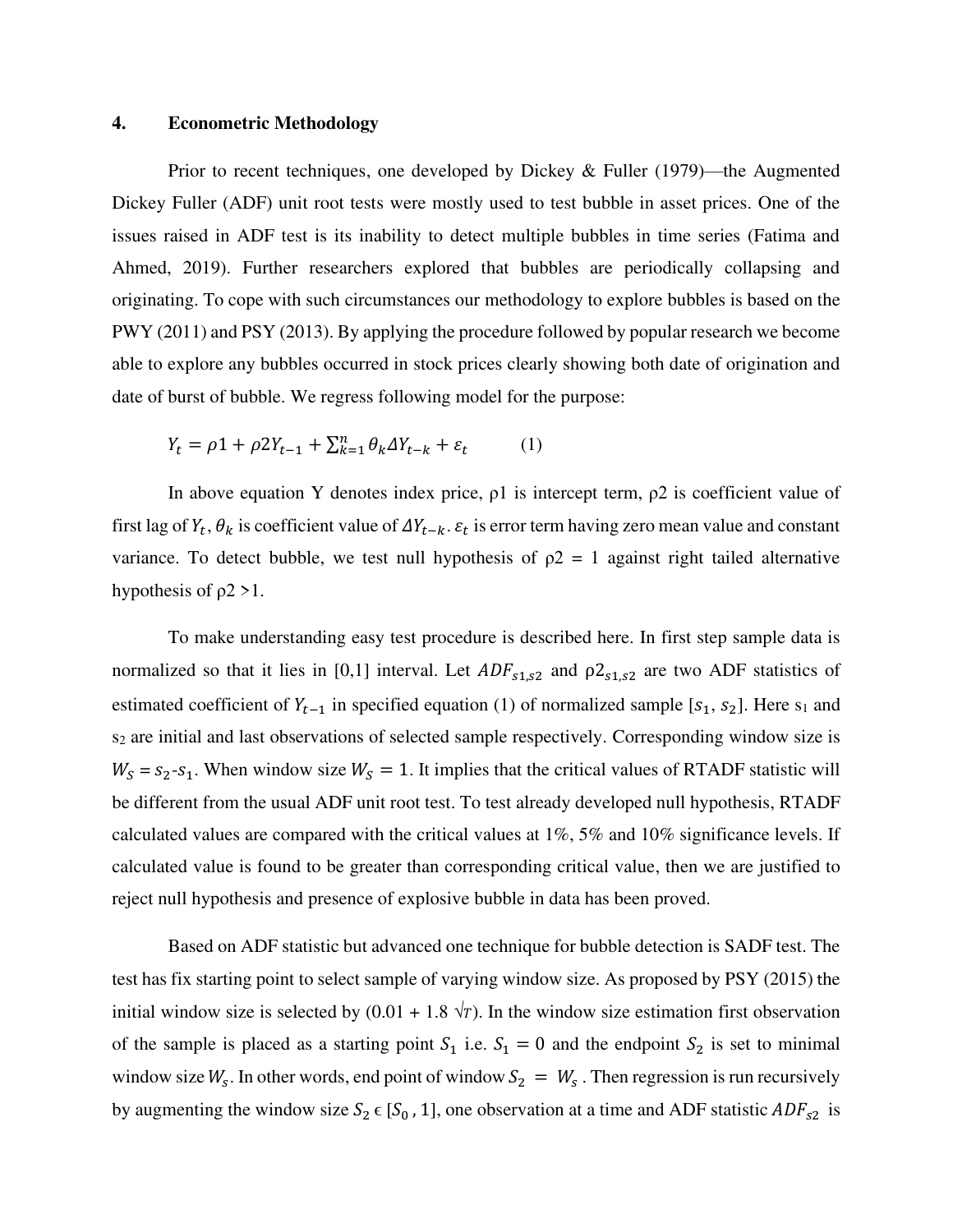calculated for each estimation. However, estimation carried out in the last step is based on whole sample i.e.  $S_2 = 1$  and the corresponding statistic is  $ADF_1$ . The SADF statistic is the supremum value of  $ADF_{s2}$  sequence for  $S_2 \in [S_0, 1]$ .

$$
SADF_{s0} = \sup_{s2 \in [s0,1]} \{ADF_{s2}\}
$$

PSY (2015) suggested generalized form of SADF to which they name GSADF. Latest version has greater scope due to formation of different size windows to perform regression analysis. In this process initial window size  $S_2$  can differ inside the given range of [0,  $s_2 - s_0$ ].

$$
GSADF_{s0} = \sup_{\substack{s2 \in [s0,1] \\ s1 \in [0,s2-s0]}} \{ADF_{s1}^{S2}\}
$$

# **4.1 Date stamping of bubbles**

One of the important characteristics of both SADF and GSADF techniques is that it identify bubble origination and termination dates in case of explosive bubbles in data. Date stamps of bubbles are estimated in GSADF test as follows:

$$
\hat{s_e} = \underbrace{\inf_{s2 \in [s0,1]}} \{ s_2 : BSADF_{s2} > \text{critic}_{s2}^{\delta \text{TS2}} \}
$$
\n
$$
\hat{s_f} = \underbrace{\inf_{s2 \in [se,1]}} \{ s_2 : BSADF_{s2} < \text{critic}_{s2}^{\delta \text{TS2}} \}
$$

The critical value of sup ADF statistic is  $critic_{s2}^{0.0152}$  i.e. 100(1-  $\delta$ T)% which is based on [Ts2] observations. The value of backward sup ADF statistic is  $BSADF_{s0}$  for  $S_2 \in [S_0, 1]$  that can link to GSADF by noting this

 $GSADF_{s0} = \underline{sup}$  $s2\epsilon[s0,1]$  $\{BSADF_{s2}\}$ 

#### **4.2 Data and sources**

This study uses monthly end stock price indexes from January 2001 to September 2019 of three EFTA countries i.e, Iceland, Norway and Switzerland. These are Iceland Stock Exchange Index (ICEX), Oslo Bors All Share Index (OSEAX) and Swiss Market Index (SMI) respectively.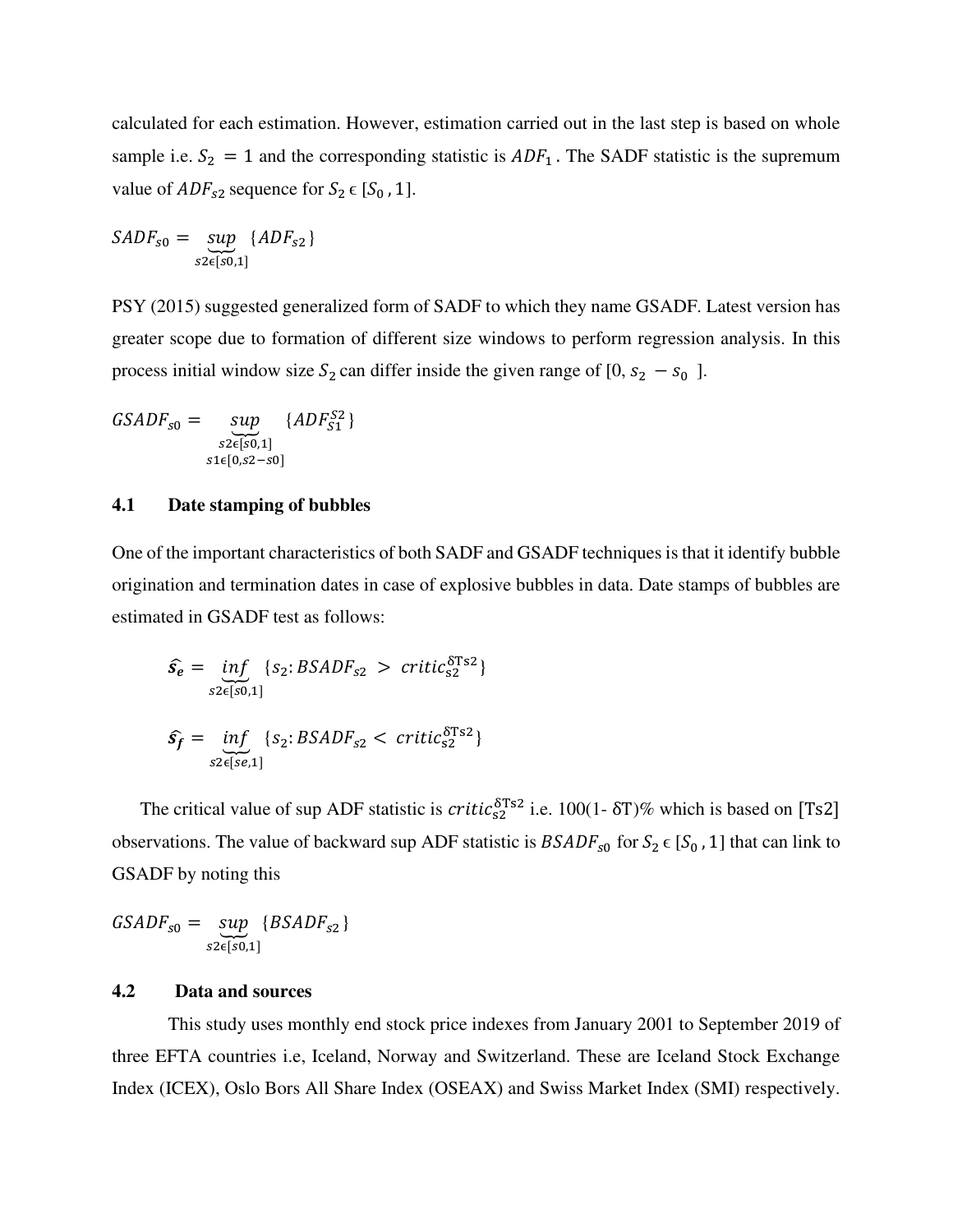Reason for using index prices is that it represents aggregate of stocks of large capitalization companies. The choice of using large time period is made to cover maximum data. Where end of month's stock price index was not available, month's latest index price was considered. Note that, in addition to Iceland, Norway and Switzerland, EFTA also includes Lichtenstein as well, but Lichtenstein has no regulated stock exchange and its companies are trading on Switzerland Stock Exchange. Thus, bubbles in Lichtenstein and Switzerland are explored by studying Swiss Market Index. Source used for data collection is investing.com. Figure 1 shows graphical presentation of all three indexes considered in this study.



**Figure 1: Graphical View of EFTA Countries Stock Indexes**

From Figure 1, it can be seen that all three graphs have same upward and downward trend. Further as depicted all three graphs have remarkable peaks during years 2007-2008. It shows that three stock markets are cointegrated. SMI is trading at higher price during study period comparative to other indexes. Graphs of OSEAX and ICEX show little difference in both prices from 2001 to 2008. However after 2008 difference in prices becomes large which continuously becomes vast till end of the study period. It is due to tremendous decrease in ICEX prices starting after 2008.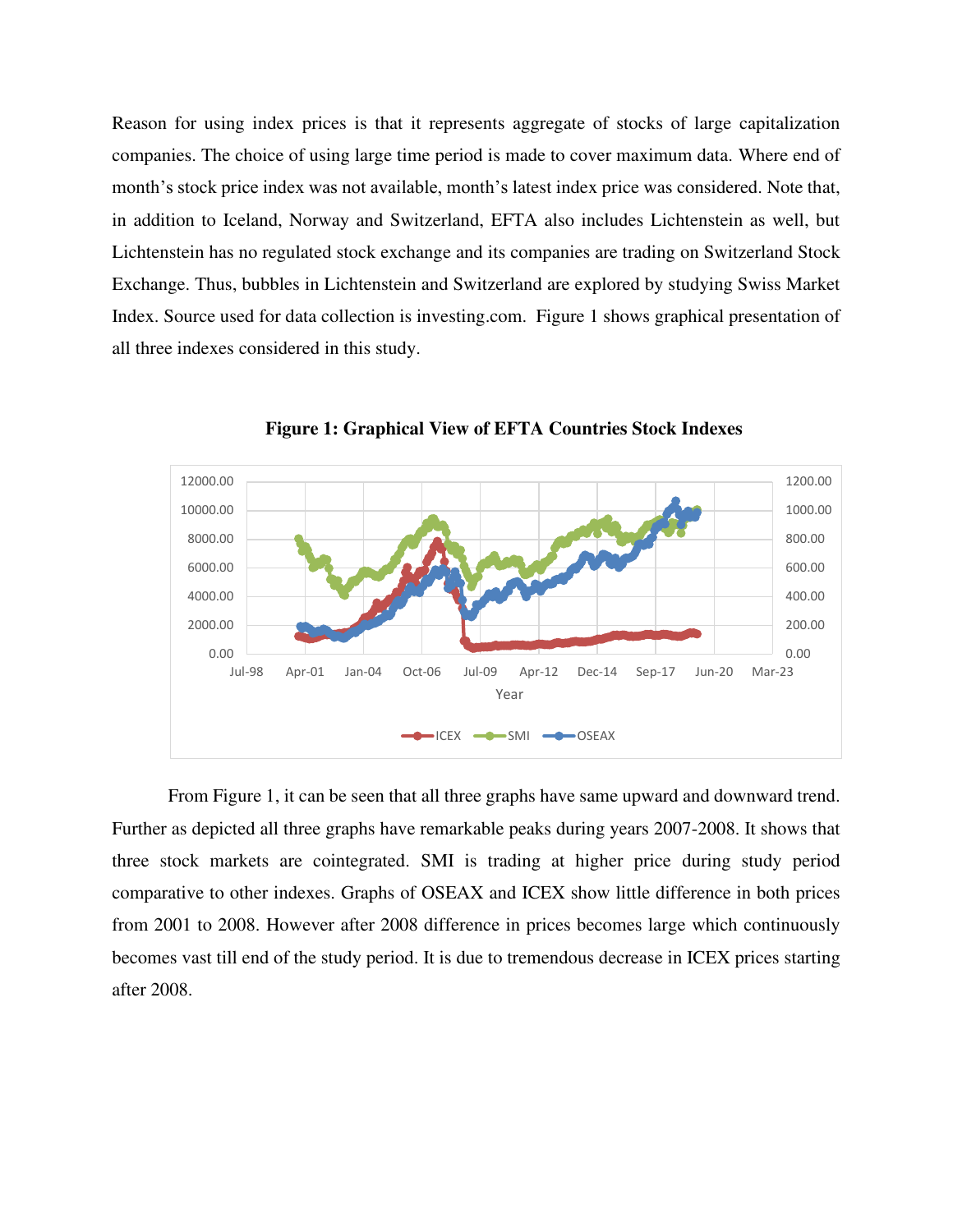| <b>Statistic</b> | <b>ICEX</b> | <b>OSEAX</b> | <b>SMI</b> |
|------------------|-------------|--------------|------------|
| Mean             | 1976.335    | 490.478      | 7284.942   |
| <b>SD</b>        | 1833.425    | 244.629      | 1466.424   |
| Median           | 1275.045    | 481.100      | 7399.190   |
| <b>IQR</b>       | 1627.800    | 366.235      | 2530.960   |
| Min              | 386.800     | 109.020      | 4085.600   |
| Max              | 7867.880    | 1069.140     | 10078.320  |
| <b>Skewness</b>  | 1.604       | 0.387        | $-0.097$   |
| Kurtosis         | 4.492       | 2.471        | 1.830      |

**Table 1: Descriptive Statistics of EFTA Countries Stock Indexes**

Table 1 provides description of three index prices, which clearly justifies graphical report of data. SMI has higher mean price than ICEX and OSEAX. Among three time series data OSEAX has lowest average value. In consistency with mean price are maximum and minimum values of indexes. SMI has highest minimum and maximum values than remaining two indexes. Also OSEAX has lowest minimum and maximum values among group of indexes. ICEX has highly dispersed data as shown by comparatively higher standard deviation than other indexes. This may be due to sharp decrease in ICEX prices after 2008 as viewed by earlier graphical presentation.

# **5. Empirical Findings**

Table 2 shows test statistics and critical values for each index. All three test statistics for ICEX and OSEAX indexes are greater than their respective 1% right-tailed critical values. For SMI index only calculated RATDF is greater than 1% critical value. SADF value of the index is insignificant at all conventional significance levels, while its GSASF value is significant at 10% significance level. Thus, our results confirm that data have explosive sub periods and countries experienced speculative bubbles in studied period. To locate bubble periods, we compare GSADF statistics sequence with critical values sequence.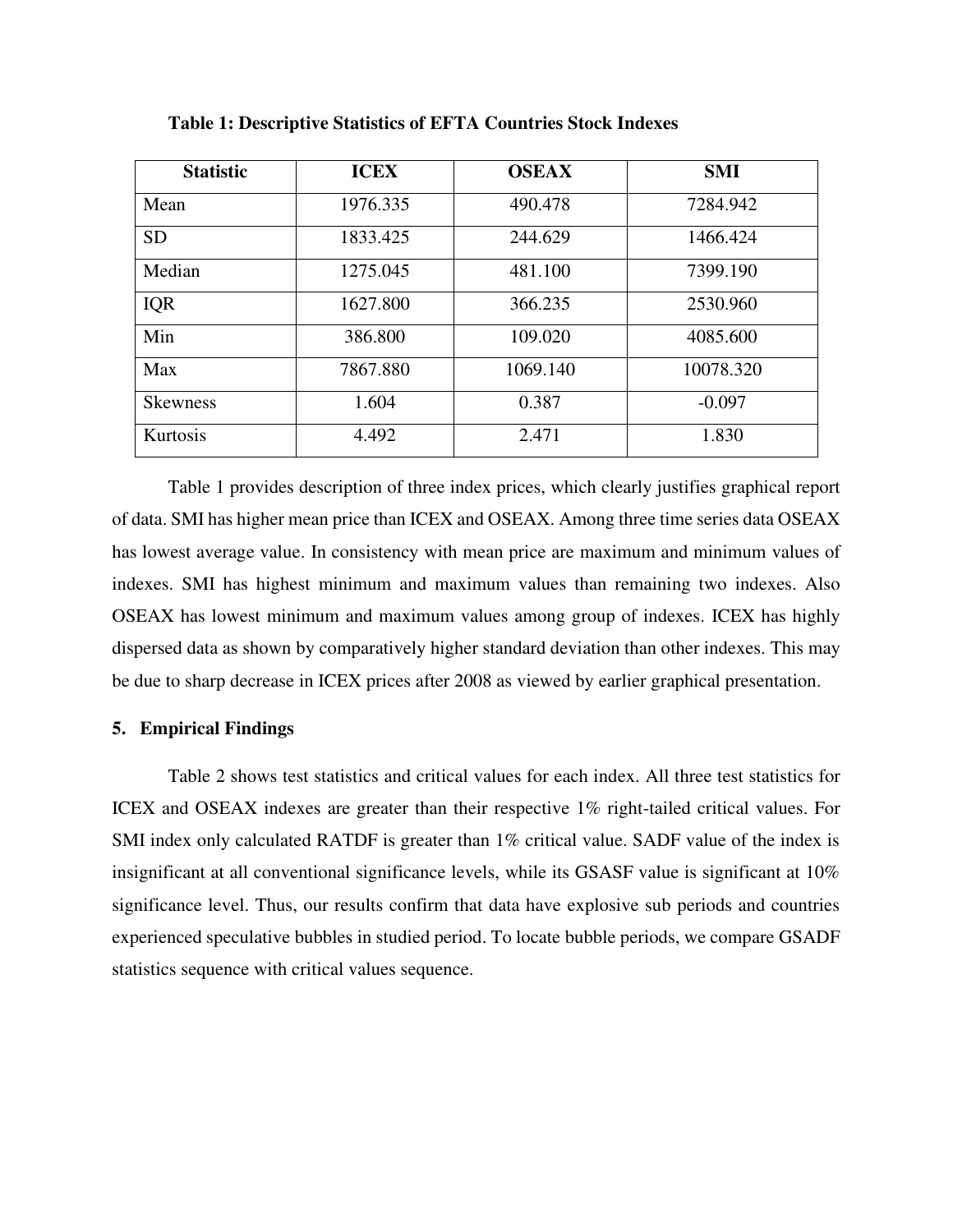| <b>Index</b>           | <b>RTADF</b> | <b>SADF</b> | <b>GSADF</b> |  |  |  |
|------------------------|--------------|-------------|--------------|--|--|--|
| <b>ICEX</b>            | 4.45         | 5.91        | 5.91         |  |  |  |
|                        | (0.00)       | (0.00)      | (0.00)       |  |  |  |
| <b>OSEAX</b>           | 1.42         | 3.32        | 3.33         |  |  |  |
|                        | (0.14)       | (0.00)      | (0.00)       |  |  |  |
| <b>SMI</b>             | 1.98         | 0.22        | 2.032        |  |  |  |
|                        | (0.03)       | (0.46)      | (0.07)       |  |  |  |
| <b>Critical Values</b> |              |             |              |  |  |  |
| 99%                    | 0.72         | 2.05        | 2.69         |  |  |  |
| 95%                    | 0.00         | 1.42        | 2.11         |  |  |  |
| 90%                    | $-0.36$      | 1.12        | 1.88         |  |  |  |

**Table 2**: **Calculated and critical values of test-statistics**

Table 3 lists date stamping of bubbles occurred in respective stock market. It includes the details on the bubble start and end period as well as the total duration of bubbles in months.

**Table 3: Bubble date stamping** 

| <b>Iceland Stock Market Index—ICEX</b>    |                     |                   |                          |  |  |  |
|-------------------------------------------|---------------------|-------------------|--------------------------|--|--|--|
| <b>Ser</b>                                | <b>Start Period</b> | <b>End Period</b> | <b>Duration</b> (months) |  |  |  |
| 1                                         | 2003M05             | 2006M06           | 38                       |  |  |  |
| $\overline{2}$                            | 2005M08             | 2007M10           | 27                       |  |  |  |
| 3                                         | 2008M10             | 2009M04           | 6                        |  |  |  |
| 4                                         | 2015M01             | 2016M06           | 18                       |  |  |  |
| <b>Oslo Bors All Shares Index— OSEAX</b>  |                     |                   |                          |  |  |  |
| 1                                         | 2004M11             | 2007M12           | 37                       |  |  |  |
| $\overline{2}$                            | 2014M05             | 2014M07           | $\overline{2}$           |  |  |  |
| 3                                         | 2017M09             | 2018M10           | 14                       |  |  |  |
| <b>Switzerland Stock Market Index-SMI</b> |                     |                   |                          |  |  |  |
| $\mathbf{1}$                              | 2005M09             | 2006M04           | 7                        |  |  |  |
| $\overline{2}$                            | 2006M07             | 2007M06           | 12                       |  |  |  |
| 3                                         | 2008M11             | 2009M04           | 5                        |  |  |  |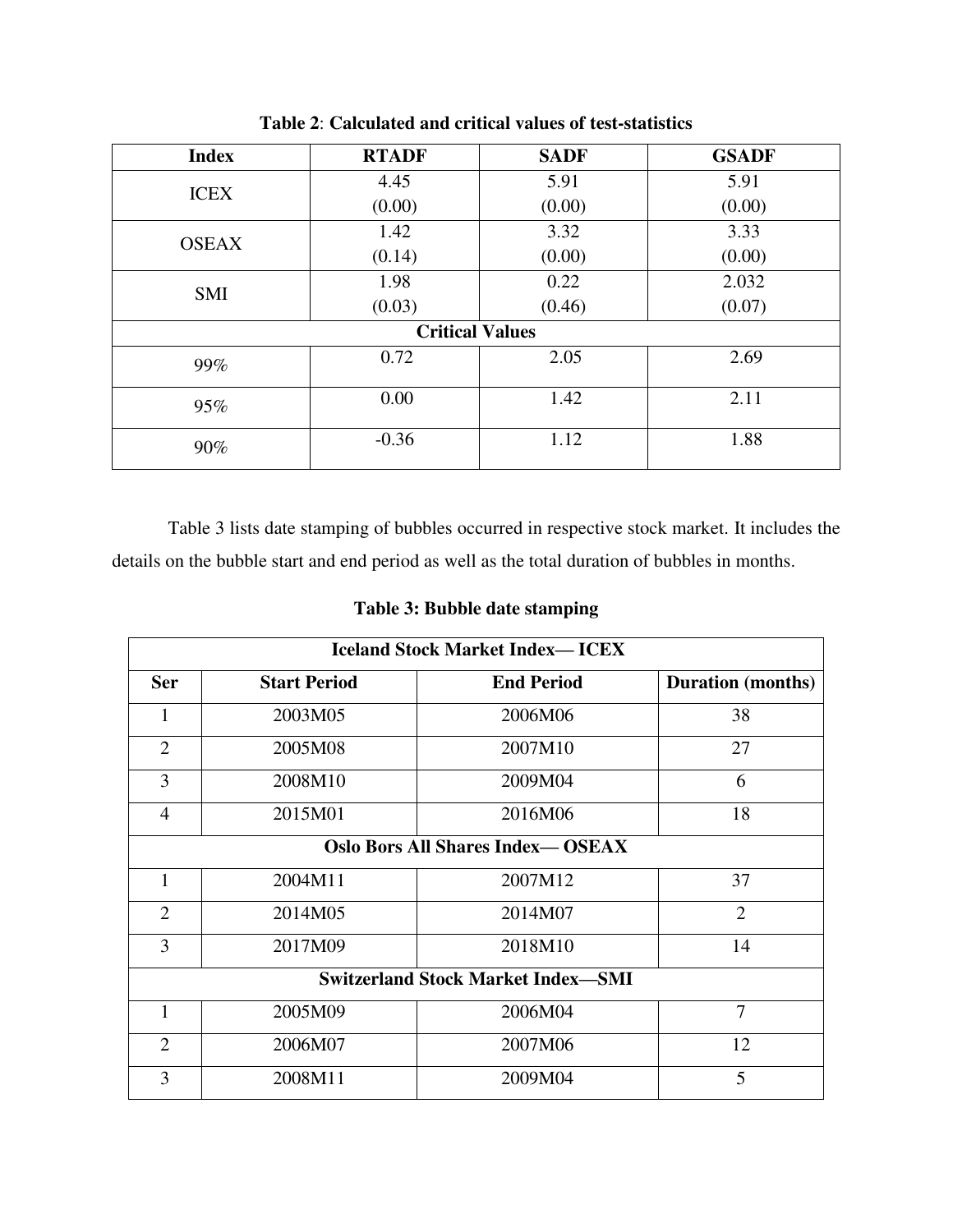Past studies (e.g., Ahmed et al., 2010; PSY, 2011; and Chang et al., 2016) consider speculative bubbles originated as a result of various political and economic events. From viewing date stamps on economic bubbles, it is evidenced that all three stock markets face with huge mispricing of stocks during periods of 2007 and 2008. This may be the result of economic meltdown during the periods. Thus, like other economies, EFTA countries too are affected by 2007-2008 world economic crises.

In case of Iceland, tremendous increase was seen in prices of Iceland stocks long before in 2003. This escalation in prices may be the result of privatization of banking sector of Iceland. Privatization made easy access to get loans and people became able to invest a lot of money in stock market. Due to which demand for stocks increased escalating share prices. Equally affecting by world financial crises 2008, government of Iceland revised their monetary policies such as imposing capital controls. Currency restrictions were enforced to diminish negative effects of the crises on economy. But as suggested by Chordia et al. (2008) decreased liquidity increase market inefficiency. Efficient market hypothesis also supports the notion that regulated market with capital control decrease availability of information which leads to inefficient market. Thus, market inefficiency can be observed after global financial crises as evidenced by bubble 2015/2016 afterwards. This bubble can be attributed to financial regulations in Iceland.

Norway stocks experienced explosive bubbles in study duration. First bubble started in November 2004 remained for more than 3 years eventually ended in December 2007. This may be the result of spillover effect of Iceland stock market and global financial crises 2007-2008. After, mispricing is observed in Norway stock market during period from May 2014 to July 2014. This may be due to increased crude oil prices and new oil discoveries in Norway prior to 2014. Which boost the economy and increase demand for stocks consequently increasing their prices. Fall in oil prices in summer 2014 dropped share prices consequently busting bubble. Another bubble was originated in September 2017 and ended in October 2018. The history behind the bubble is that after experiencing two years of economic downturn, the Norwegian economy recovered from the oil shock in 2017. GDP growth rose to 1.9% in 2017. Growth of the mainland economy can be attributed to rising oil prices until September 2018. Further alongwith increase in oil prices, increase in both investment and income is observed during the period

Three bubbles are detected in Switzerland stock market, which cover period from 2005 and 2009. First bubble extended from September 2005 to April 2006 may be due spillover effect from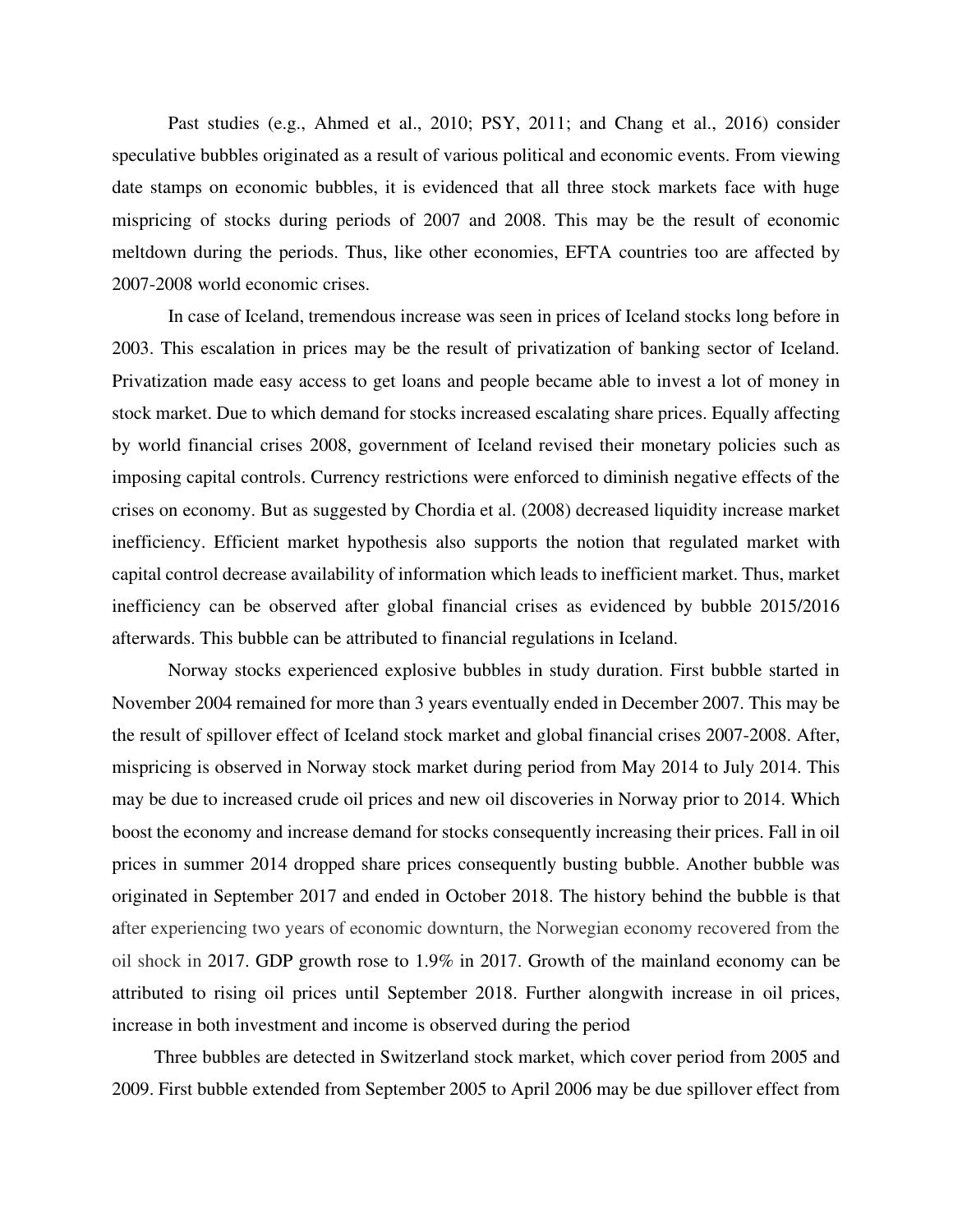Iceland and Norway stock markets, which affected Switzerland stock market. Second and third bubbles covered periods of world economic crises of 2007-2008 and therefore may be attributed to the economic turmoil.

The results presented in this paper are not directly comparable with other studies because no prior study is available on testing and detection of stock bubbles in EFTA countries. However researchers used other contexts for testing bubble in stocks. PSY (2013) using GSADF test find bubble for S& P 500 price dividend ratio during 2008-2009. They attribute price exuberance to subprime mortgage crises. Using same method this study also detected bubbles in all three stock indexes during period extended from 2007 upto 2009. Chen et al. (2015) examined stock bubbles in four stock markets e.g. the US, Belgium, Denmark and Finland for various time periods ending in December 2012. Applying univariate unit root tests on log dividend yields their study provides evidence for bubbles in these stock markets. Whereas in this study also, those identified during 2007-2009 are not the only bubbles. The phenomenon exists in targeted stock markets of the study both prior and after the above-mentioned period.

The results regarding date stamping of identified bubbles for all three stock indices presented in Table 3 are portrayed graphically via figure  $2(a\rightarrow c)$ .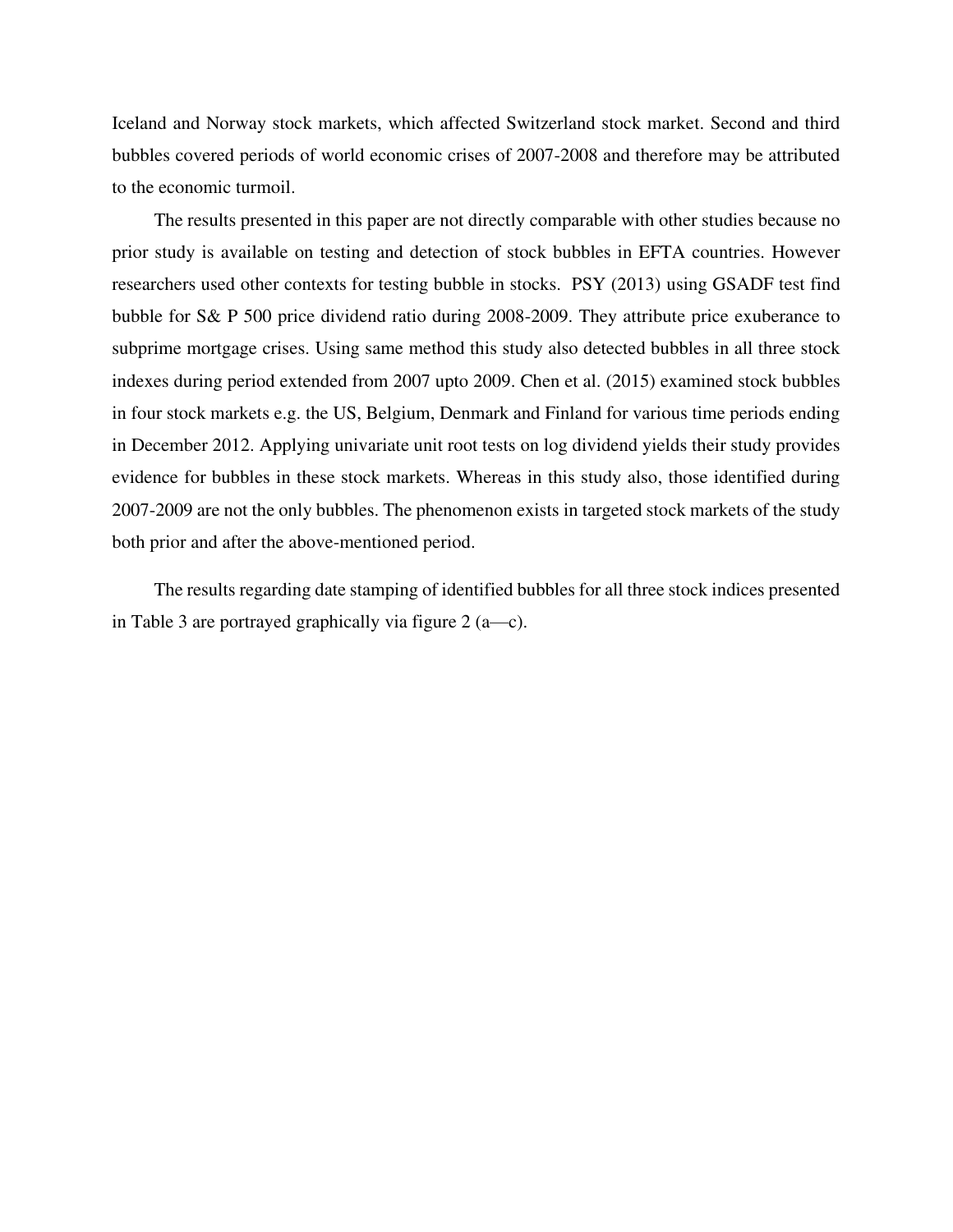

**Figure 2: Bubble date-stamping for EFTA countries**